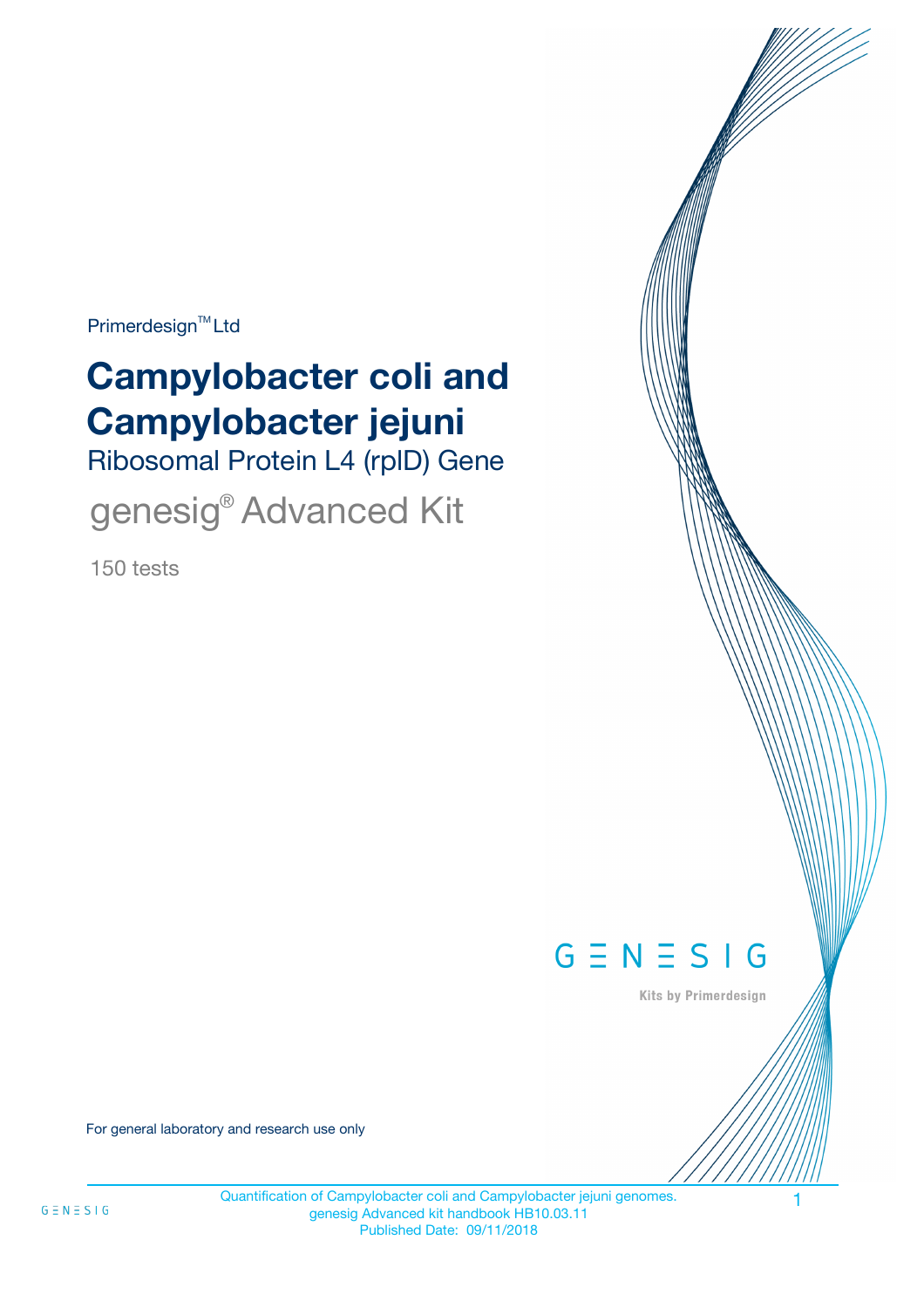# Introduction to Campylobacter coli and Campylobacter jejuni

The genus Campylobacter are Gram-negative, spiral, microaerophilic bacteria. Motile, with either uni- or bi-polar flagella, the organisms have a somewhat curved, rod-like appearance, and are oxidase-positive. Campylobacter jejuni is now recognised as one of the main causes of bacterial foodborne disease in many developed countries. At least a dozen species of Campylobacter have been implicated in human disease, with C. jejuni and C. coli the most common.

Campylobacteriosis is an infection by campylobacter. The common routes of transmission are fecal-oral, person-to-person sexual contact, ingestion of contaminated food or water. It produces an inflammatory, sometimes bloody, diarrhea, periodontitis or dysentery syndrome, mostly including cramps, fever and pain. The infection is usually self-limiting and in most cases, symptomatic treatment by reposition of liquid and electrolyte replacement is enough in human infections. The use of antibiotics, on the other hand, is controversial.

This is most commonly caused by C. jejuni, a spiral and comma shaped bacterium normally found in cattle, swine, and birds, where it is non-pathogenic. But the illness can also be caused by C. coli (also found in cattle, swine, and birds)

One cause of the effects of campylobacteriosis is tissue injury in the gut. The sites of tissue injury include the jejunum, the ileum, and the colon. C jejuni appears to achieve this by invading and destroying epithelial cells.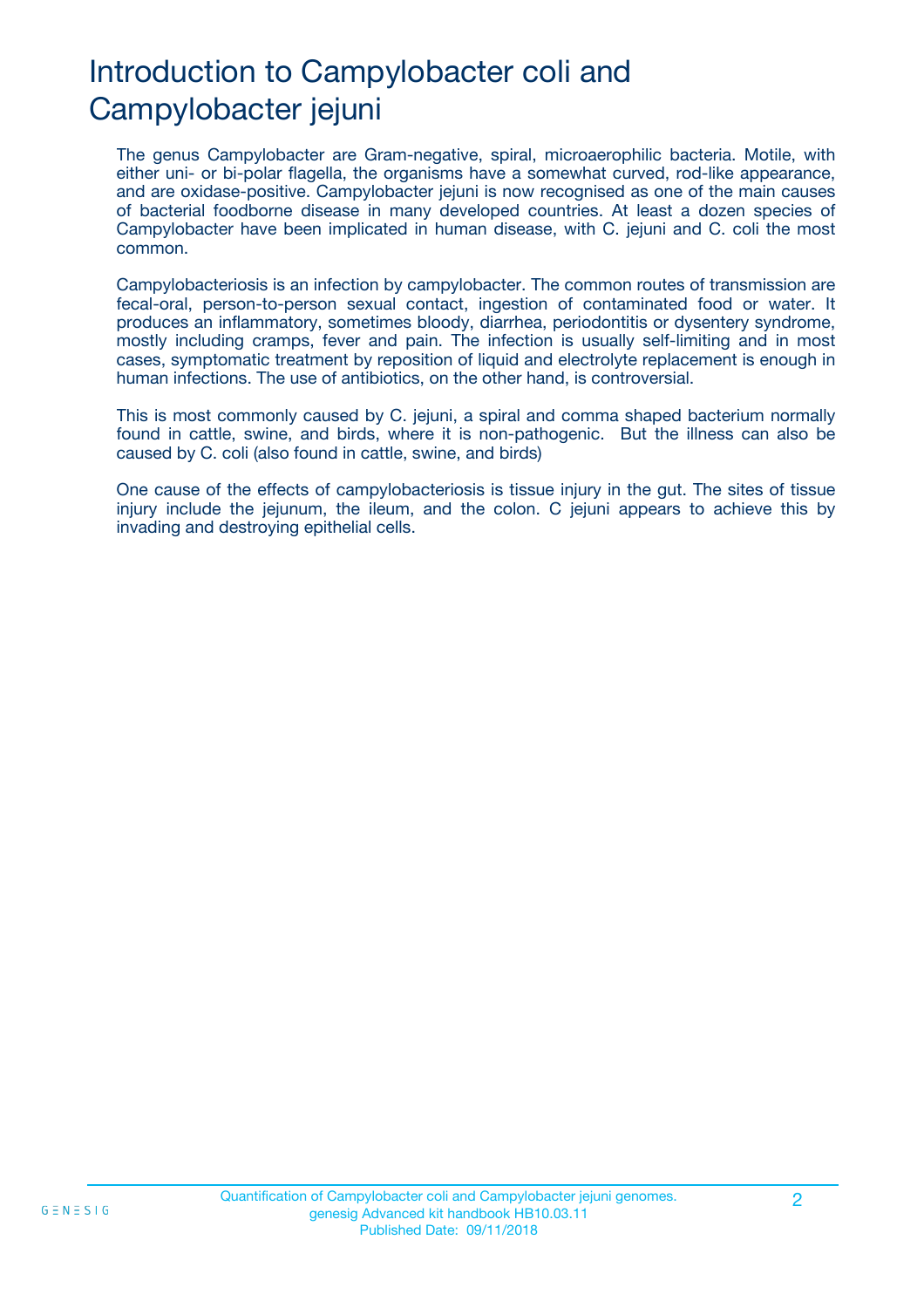# **Specificity**

The Primerdesign genesig Kit for Campylobacter coli and Campylobacter jejuni (C.coli/C. jejuni) genomes is designed for the in vitro quantification of C.coli/C.jejuni genomes. The kit is designed to have a broad detection profile. Specifically, the primers represent 100% homology with over 95% of the NCBI database reference sequences available at the time of design.

The dynamics of genetic variation means that new sequence information may become available after the initial design. Primerdesign periodically reviews the detection profiles of our kits and when required releases new versions.

If you require further information, or have a specific question about the detection profile of this kit then please send an e.mail to enquiry@primerdesign.co.uk and our bioinformatics team will answer your question.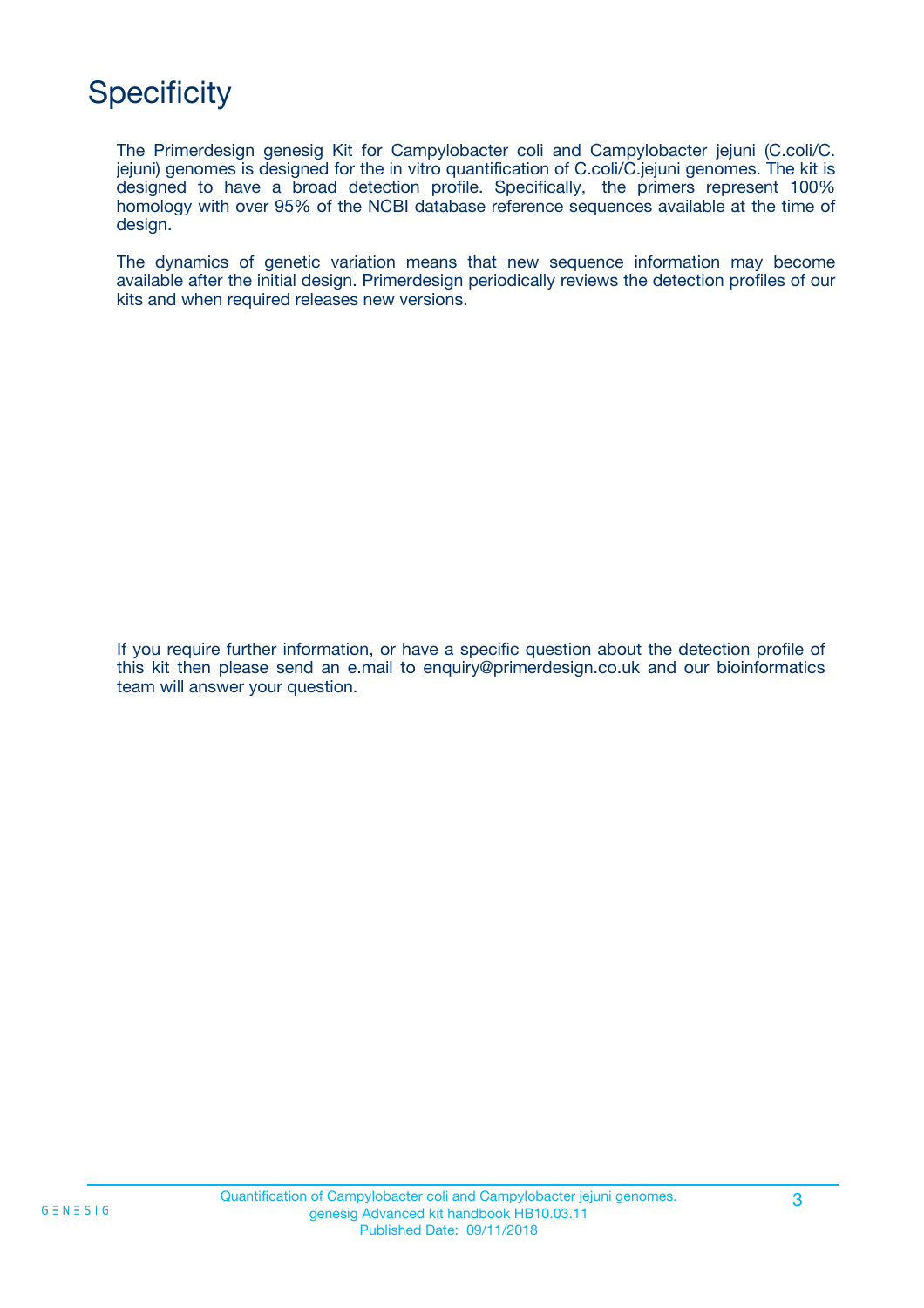## Kit contents

- **C.coli/C.jejuni specific primer/probe mix (150 reactions BROWN)** FAM labelled
- **C.coli/C.jejuni positive control template (for Standard curve RED)**
- **Internal extraction control primer/probe mix (150 reactions BROWN)** VIC labelled as standard
- **Internal extraction control DNA (150 reactions BLUE)**
- **Endogenous control primer/probe mix (150 reactions BROWN)** FAM labelled
- **RNase/DNase free water (WHITE)** for resuspension of primer/probe mixes
- **Template preparation buffer (YELLOW)** for resuspension of internal control template, positive control template and standard curve preparation

### Reagents and equipment to be supplied by the user

#### **Real-time PCR Instrument**

#### **Extraction kit**

This kit is recommended for use with genesig Easy DNA/RNA extraction kit. However, it is designed to work well with all processes that yield high quality RNA and DNA with minimal PCR inhibitors.

#### **oasig**TM **lyophilised or Precision**®**PLUS 2X qPCR Master Mix**

This kit is intended for use with oasig or PrecisionPLUS2X qPCR Master Mix.

**Pipettors and Tips**

**Vortex and centrifuge**

#### **Thin walled 1.5 ml PCR reaction tubes**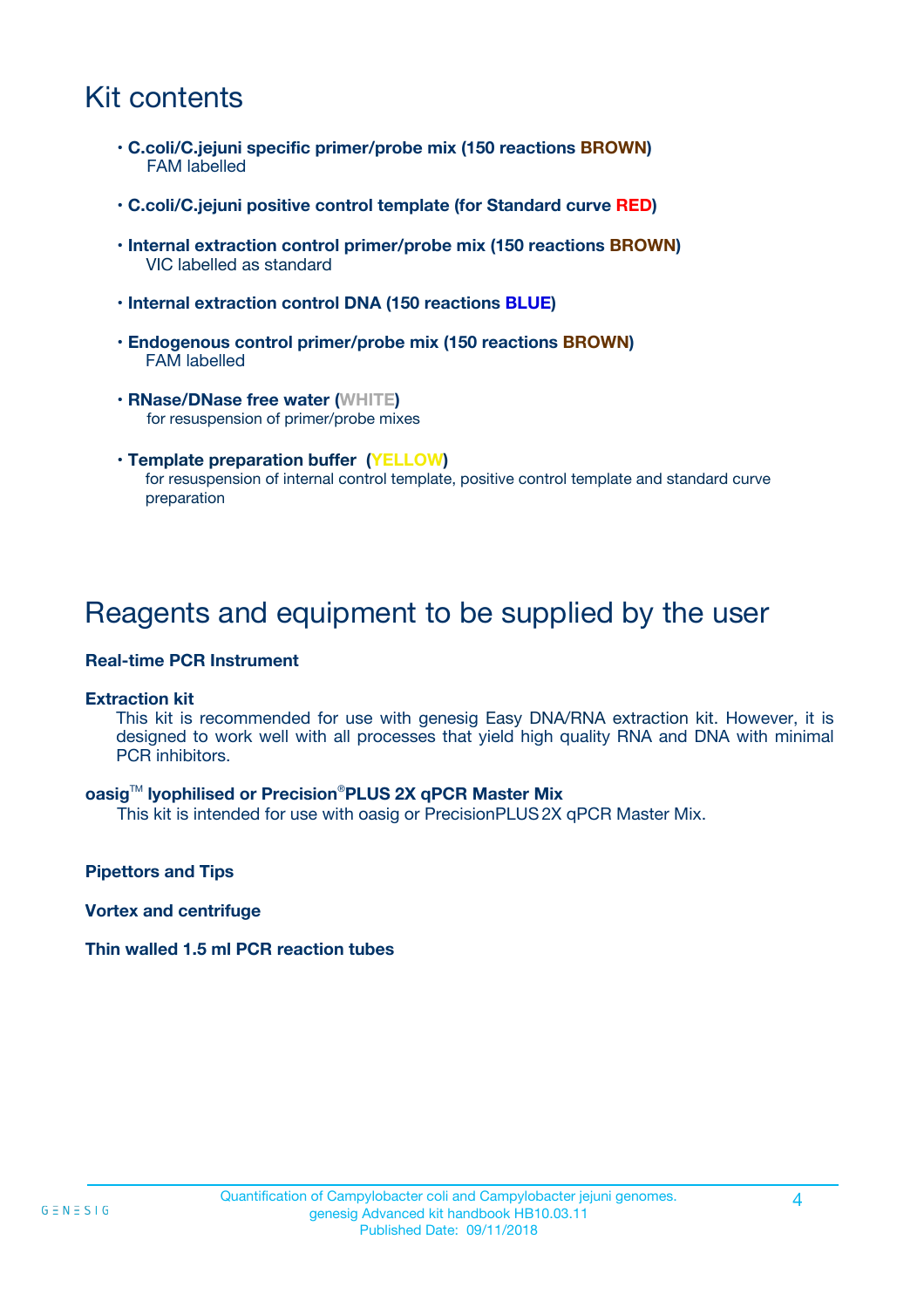### Kit storage and stability

This kit is stable at room temperature but should be stored at -20ºC on arrival. Once the lyophilised components have been resuspended they should not be exposed to temperatures above -20°C for longer than 30 minutes at a time and unnecessary repeated freeze/thawing should be avoided. The kit is stable for six months from the date of resuspension under these circumstances.

If a standard curve dilution series is prepared this can be stored frozen for an extended period. If you see any degradation in this serial dilution a fresh standard curve can be prepared from the positive control.

Primerdesign does not recommend using the kit after the expiry date stated on the pack.

### Suitable sample material

All kinds of sample material suited for PCR amplification can be used. Please ensure the samples are suitable in terms of purity, concentration, and DNA integrity (An internal PCR control is supplied to test for non specific PCR inhibitors). Always run at least one negative control with the samples. To prepare a negative-control, replace the template DNA sample with RNase/DNase free water.

### Dynamic range of test

Under optimal PCR conditions genesig C.coli/C.jejuni detection kits have very high priming efficiencies of >95% and can detect less than 100 copies of target template.

### Notices and disclaimers

This product is developed, designed and sold for research purposes only. It is not intended for human diagnostic or drug purposes or to be administered to humans unless clearly expressed for that purpose by the Food and Drug Administration in the USA or the appropriate regulatory authorities in the country of use. During the warranty period Primerdesign genesig detection kits allow precise and reproducible data recovery combined with excellent sensitivity. For data obtained by violation to the general GLP guidelines and the manufacturer's recommendations the right to claim under guarantee is expired. PCR is a proprietary technology covered by several US and foreign patents. These patents are owned by Roche Molecular Systems Inc. and have been sub-licensed by PE Corporation in certain fields. Depending on your specific application you may need a license from Roche or PE to practice PCR. Additional information on purchasing licenses to practice the PCR process may be obtained by contacting the Director of Licensing at Roche Molecular Systems, 1145 Atlantic Avenue, Alameda, CA 94501 or Applied Biosystems business group of the Applera Corporation, 850 Lincoln Centre Drive, Foster City, CA 94404. In addition, the 5' nuclease assay and other homogeneous amplification methods used in connection with the PCR process may be covered by U.S. Patents 5,210,015 and 5,487,972, owned by Roche Molecular Systems, Inc, and by U.S. Patent 5,538,848, owned by The Perkin-Elmer Corporation.

# Trademarks

Primerdesign™ is a trademark of Primerdesign Ltd.

genesig $^\circledR$  is a registered trademark of Primerdesign Ltd.

The PCR process is covered by US Patents 4,683,195, and 4,683,202 and foreign equivalents owned by Hoffmann-La Roche AG. BI, ABI PRISM® GeneAmp® and MicroAmp® are registered trademarks of the Applera Genomics (Applied Biosystems Corporation). BIOMEK® is a registered trademark of Beckman Instruments, Inc.; iCycler™ is a registered trademark of Bio-Rad Laboratories, Rotor-Gene is a trademark of Corbett Research. LightCycler™ is a registered trademark of the Idaho Technology Inc. GeneAmp®, TaqMan® and AmpliTaqGold® are registered trademarks of Roche Molecular Systems, Inc., The purchase of the Primerdesign™ reagents cannot be construed as an authorization or implicit license to practice PCR under any patents held by Hoffmann-LaRoche Inc.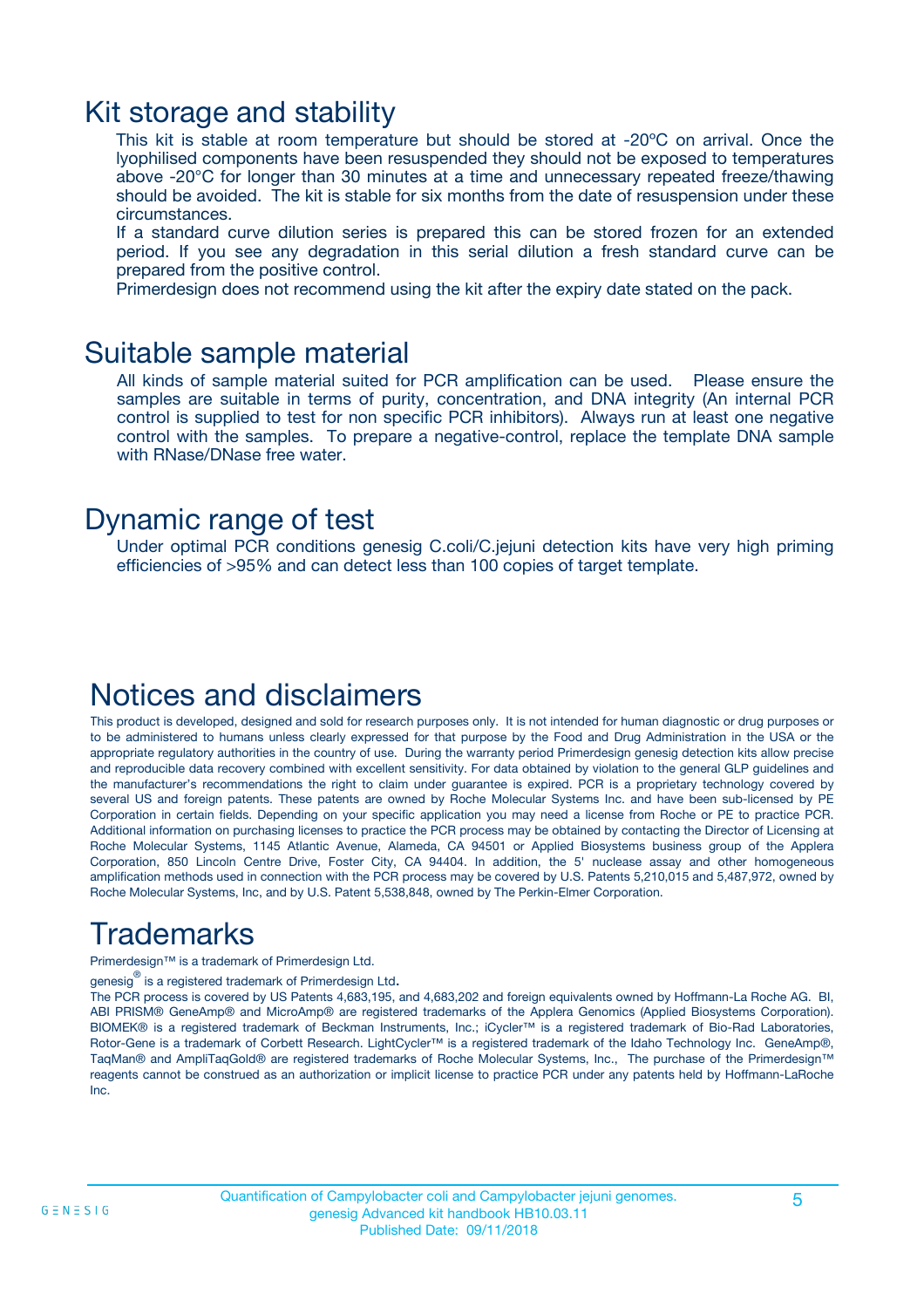### Principles of the test

#### **Real-time PCR**

A C.coli/C.jejuni specific primer and probe mix is provided and this can be detected through the FAM channel.

The primer and probe mix provided exploits the so-called TaqMan® principle. During PCR amplification, forward and reverse primers hybridize to the C.coli/C.jejuni DNA. A fluorogenic probe is included in the same reaction mixture which consists of a DNA probe labeled with a 5`-dye and a 3`-quencher. During PCR amplification, the probe is cleaved and the reporter dye and quencher are separated. The resulting increase in fluorescence can be detected on a range of qPCR platforms.

#### **Positive control**

For copy number determination and as a positive control for the PCR set up, the kit contains a positive control template. This can be used to generate a standard curve of C.coli/C.jejuni copy number / Cq value. Alternatively the positive control can be used at a single dilution where full quantitative analysis of the samples is not required. Each time the kit is used, at least one positive control reaction must be included in the run. A positive result indicates that the primers and probes for detecting the target C.coli/C.jejuni gene worked properly in that particular experimental scenario. If a negative result is obtained the test results are invalid and must be repeated. Care should be taken to ensure that the positive control does not contaminate any other kit component which would lead to false-positive results. This can be achieved by handling this component in a Post PCR environment. Care should also be taken to avoid cross-contamination of other samples when adding the positive control to the run. This can be avoided by sealing all other samples and negative controls before pipetting the positive control into the positive control well.

#### **Negative control**

To validate any positive findings a negative control reaction should be included every time the kit is used. For this reaction the RNase/DNase free water should be used instead of template. A negative result indicates that the reagents have not become contaminated while setting up the run.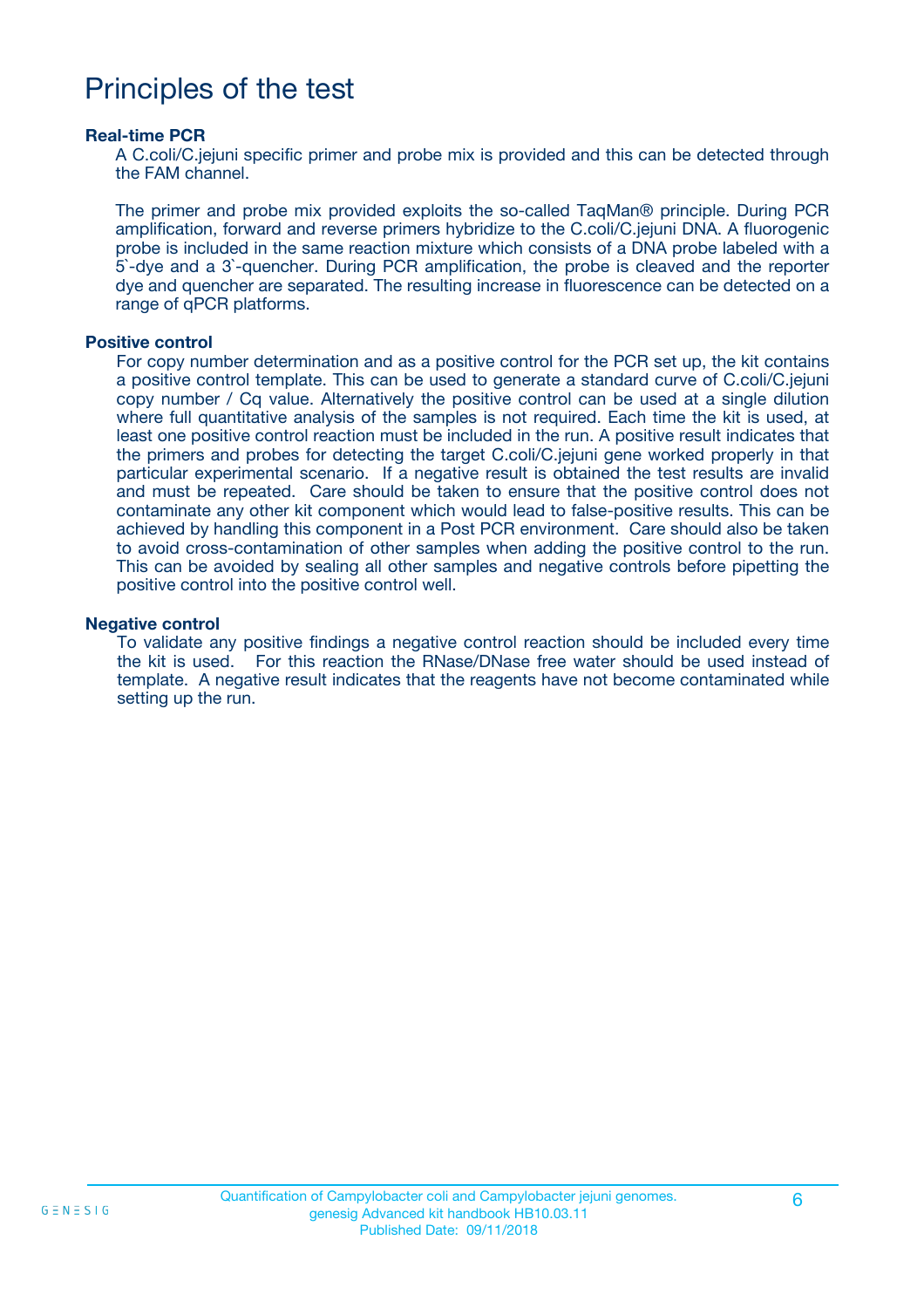#### **Internal DNA extraction control**

When performing DNA extraction, it is often advantageous to have an exogenous source of DNA template that is spiked into the lysis buffer. This control DNA is then co-purified with the sample DNA and can be detected as a positive control for the extraction process. Successful co-purification and qPCR for the control DNA also indicates that PCR inhibitors are not present at a high concentration.

A separate primer and probe mix are supplied with this kit to detect the exogenous DNA using qPCR. The primers are present at PCR limiting concentrations which allows multiplexing with the target sequence primers. Amplification of the control DNA does not interfere with detection of the C.coli/C.jejuni target DNA even when present at low copy number. The Internal control is detected through the VIC channel and gives a Cq value of 28+/-3.

#### **Endogenous control**

To confirm extraction of a valid biological template, a primer and probe mix is included to detect an endogenous gene. Detection of the endogenous control is through the FAM channel and it is NOT therefore possible to perform a multiplex with the C.coli/C.jejuni primers. A poor endogenous control signal may indicate that the sample did not contain sufficient biological material.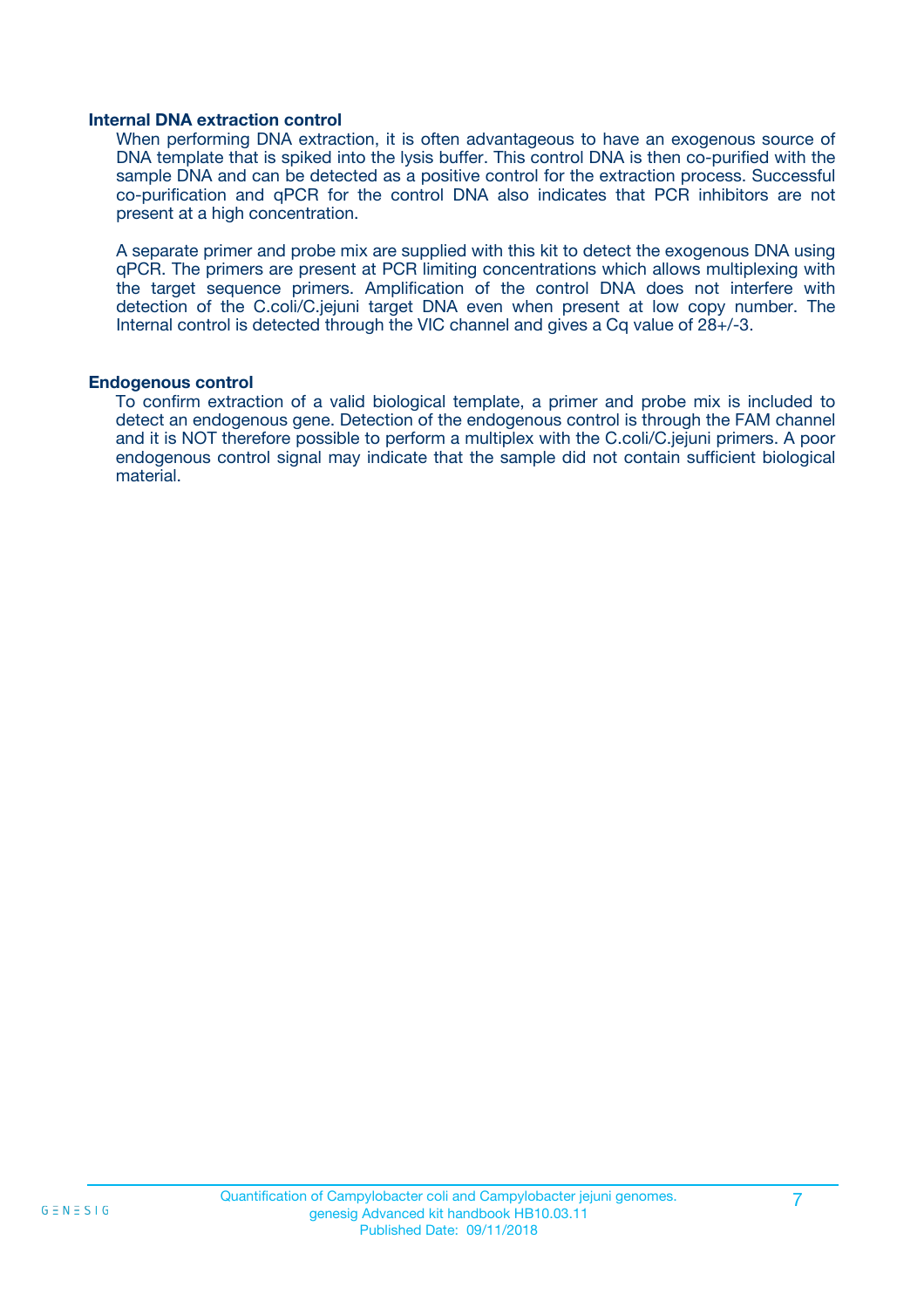### Resuspension protocol

To minimize the risk of contamination with foreign DNA, we recommend that all pipetting be performed in a PCR clean environment. Ideally this would be a designated PCR lab or PCR cabinet. Filter tips are recommended for all pipetting steps.

- **1. Pulse-spin each tube in a centrifuge before opening.** This will ensure lyophilised primer and probe mix is in the base of the tube and is not spilt upon opening the tube.
- **2. Resuspend the primer/probe mixes in the RNase/DNase free water supplied, according to the table below:**

To ensure complete resuspension, vortex each tube thoroughly.

| Component - resuspend in water                       |         |  |
|------------------------------------------------------|---------|--|
| <b>Pre-PCR pack</b>                                  |         |  |
| C.coli/C.jejuni primer/probe mix (BROWN)             | $165$ µ |  |
| Internal extraction control primer/probe mix (BROWN) | $165$ µ |  |
| Endogenous control primer/probe mix (BROWN)          | 165 µl  |  |

**3. Resuspend the internal control template and positive control template in the template preparation buffer supplied, according to the table below:** To ensure complete resuspension, vortex each tube thoroughly.

| Component - resuspend in template preparation buffer |          |  |
|------------------------------------------------------|----------|--|
| <b>Pre-PCR heat-sealed foil</b>                      |          |  |
| Internal extraction control DNA (BLUE)               |          |  |
| <b>Post-PCR heat-sealed foil</b>                     |          |  |
| C.coli/C.jejuni Positive Control Template (RED) *    | $500$ µl |  |

\* This component contains high copy number template and is a VERY significant contamination risk. It must be opened and handled in a separate laboratory environment, away from the other components.

### DNA extraction

The internal extraction control DNA can be added either to the DNA lysis/extraction buffer or to the DNA sample once it has been resuspended in lysis buffer.

**DO NOT add the internal extraction control DNA directly to the unprocessed biological sample as this will lead to degradation and a loss in signal.**

- **1. Add 4µl of the Internal extraction control DNA (BLUE) to each sample in DNA lysis/extraction buffer per sample.**
- **2. Complete DNA extraction according to the manufacturers protocols.**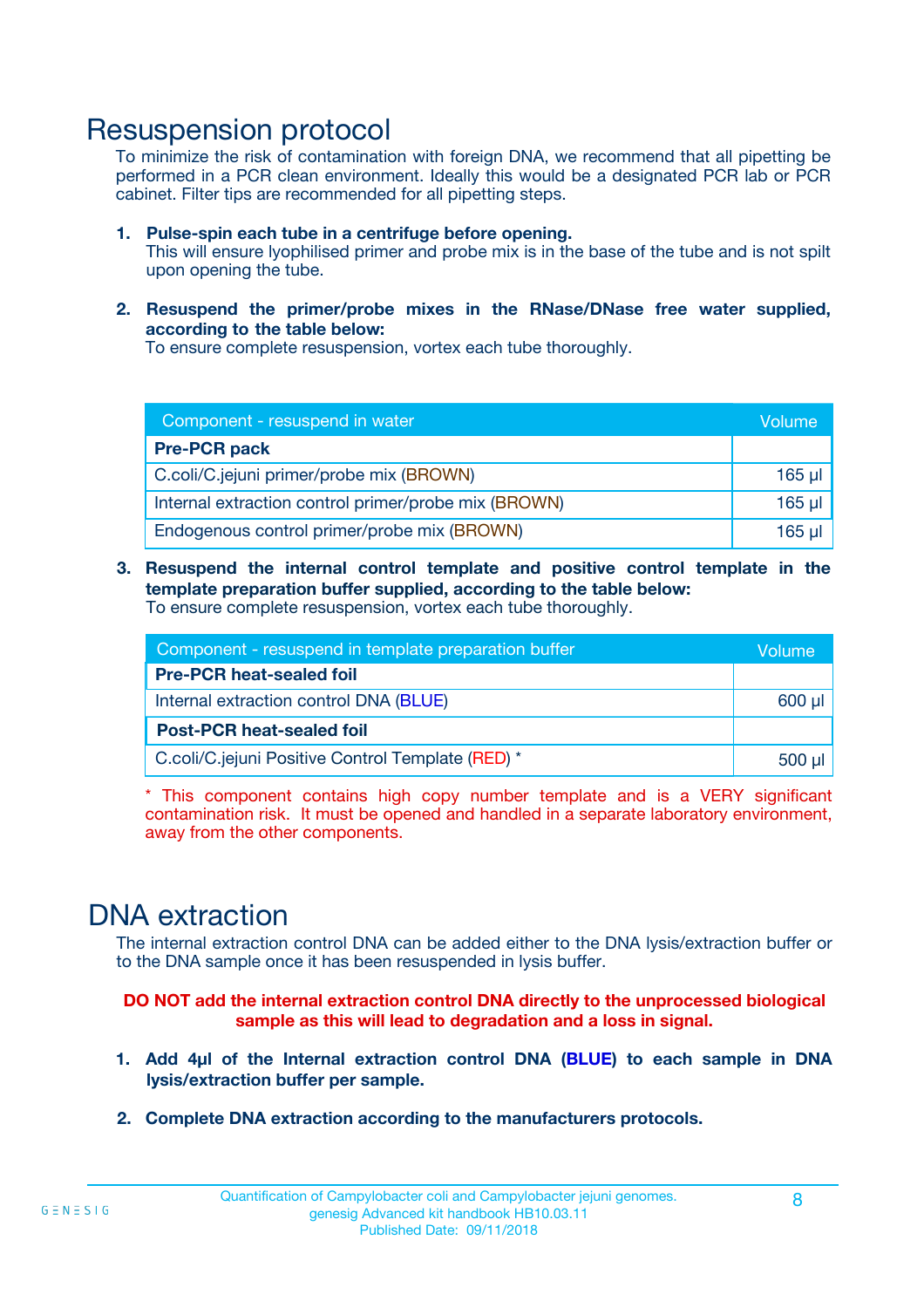# qPCR detection protocol

**1. For each DNA sample prepare a reaction mix according to the table below:** Include sufficient reactions for positive and negative controls.

| Component                                            | Volume   |
|------------------------------------------------------|----------|
| oasig or PrecisionPLUS 2X qPCR Master Mix            | 10 $\mu$ |
| C.coli/C.jejuni primer/probe mix (BROWN)             | 1 µl     |
| Internal extraction control primer/probe mix (BROWN) | 1 µl     |
| <b>RNase/DNase free water (WHITE)</b>                | $3 \mu$  |
| <b>Final Volume</b>                                  | 15 µl    |

**2. For each DNA sample prepare an endogenous control reaction according to the table below (Optional):**

**This control reaction will provide useful information regarding the quality of the biological sample.**

| Component                                   | Volume   |
|---------------------------------------------|----------|
| oasig or PrecisionPLUS 2X qPCR Master Mix   | $10 \mu$ |
| Endogenous control primer/probe mix (BROWN) | 1 µI     |
| <b>RNase/DNase free water (WHITE)</b>       | $4 \mu$  |
| <b>Final Volume</b>                         | 15 µl    |

- **3. Pipette 15µl of each mix into individual wells according to your qPCR experimental plate set up.**
- **4. Prepare sample DNA templates for each of your samples.**
- **5. Pipette 5µl of DNA template into each well, according to your experimental plate set up.**

For negative control wells use 5µl of RNase/DNase free water. The final volume in each well is 20ul.

**6. If a standard curve is included for quantitative analysis, prepare a reaction mix according to the table below:**

| Component                                 | Volume   |
|-------------------------------------------|----------|
| oasig or PrecisionPLUS 2X qPCR Master Mix | $10 \mu$ |
| C.coli/C.jejuni primer/probe mix (BROWN)  |          |
| <b>RNase/DNase free water (WHITE)</b>     | 4 µl     |
| <b>Final Volume</b>                       | 15 µl    |

 $G \equiv N \equiv S \mid G$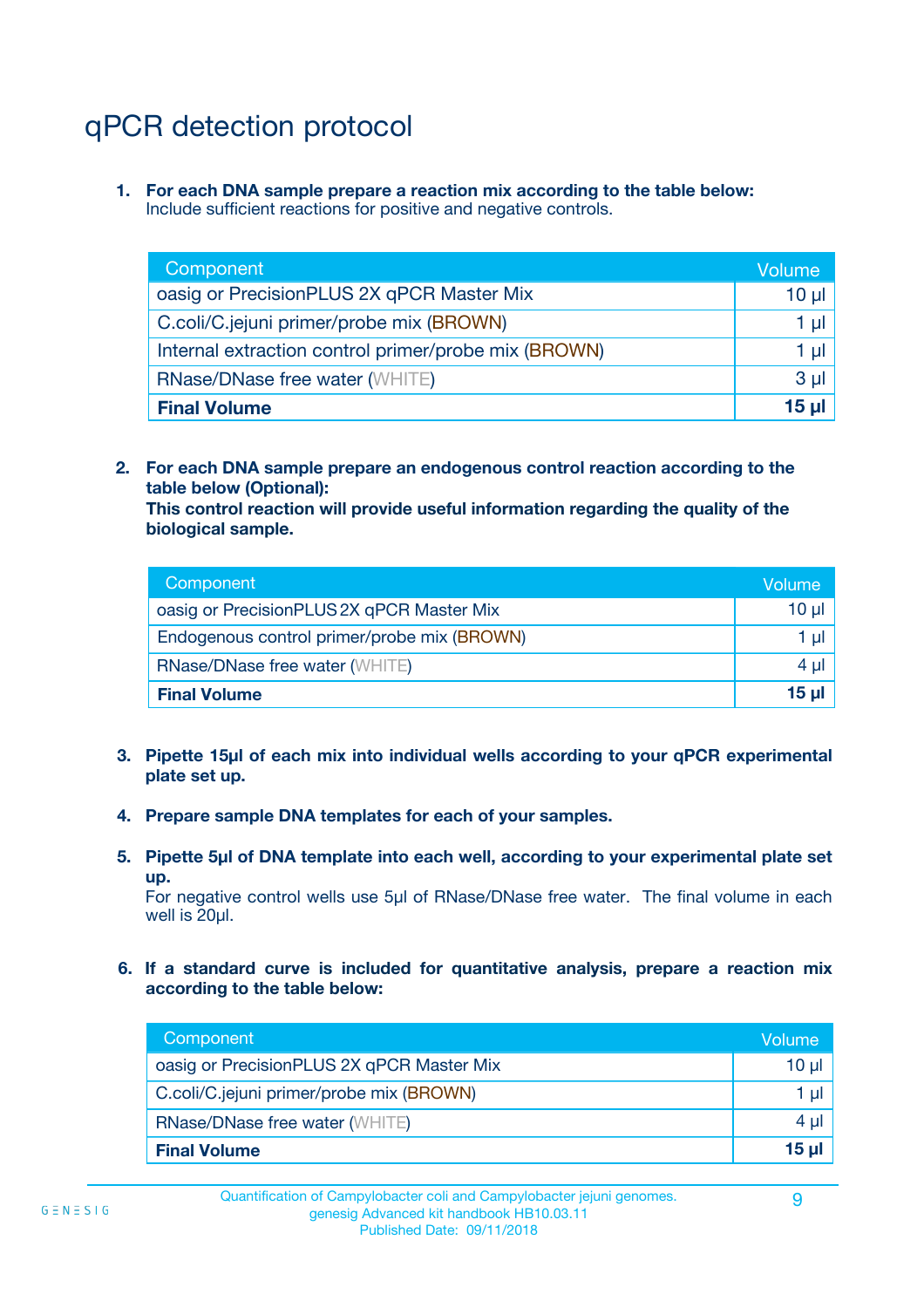#### **7. Preparation of standard curve dilution series.**

- 1) Pipette 90µl of template preparation buffer into 5 tubes and label 2-6
- 2) Pipette 10µl of Positive Control Template (RED) into tube 2
- 3) Vortex thoroughly
- 4) Change pipette tip and pipette 10µl from tube 2 into tube 3
- 5) Vortex thoroughly

Repeat steps 4 and 5 to complete the dilution series

| <b>Standard Curve</b>         | <b>Copy Number</b>     |
|-------------------------------|------------------------|
| Tube 1 Positive control (RED) | $2 \times 10^5$ per µl |
| Tube 2                        | $2 \times 10^4$ per µl |
| Tube 3                        | $2 \times 10^3$ per µl |
| Tube 4                        | $2 \times 10^2$ per µl |
| Tube 5                        | $20$ per $\mu$         |
| Tube 6                        | 2 per µl               |

**8. Pipette 5µl of standard template into each well for the standard curve according to your experimental plate set up.**

#### The final volume in each well is 20µl.

# qPCR amplification protocol

Amplification conditions using oasig or PrecisionPLUS 2X qPCR Master Mix.

|             | <b>Step</b>       | <b>Time</b>     | Temp    |
|-------------|-------------------|-----------------|---------|
|             | Enzyme activation | 2 min           | 95 °C   |
| Cycling x50 | Denaturation      | 10 <sub>s</sub> | 95 $°C$ |
|             | DATA COLLECTION * | 60 s            | 60 °C   |

\* Fluorogenic data should be collected during this step through the FAM and VIC channels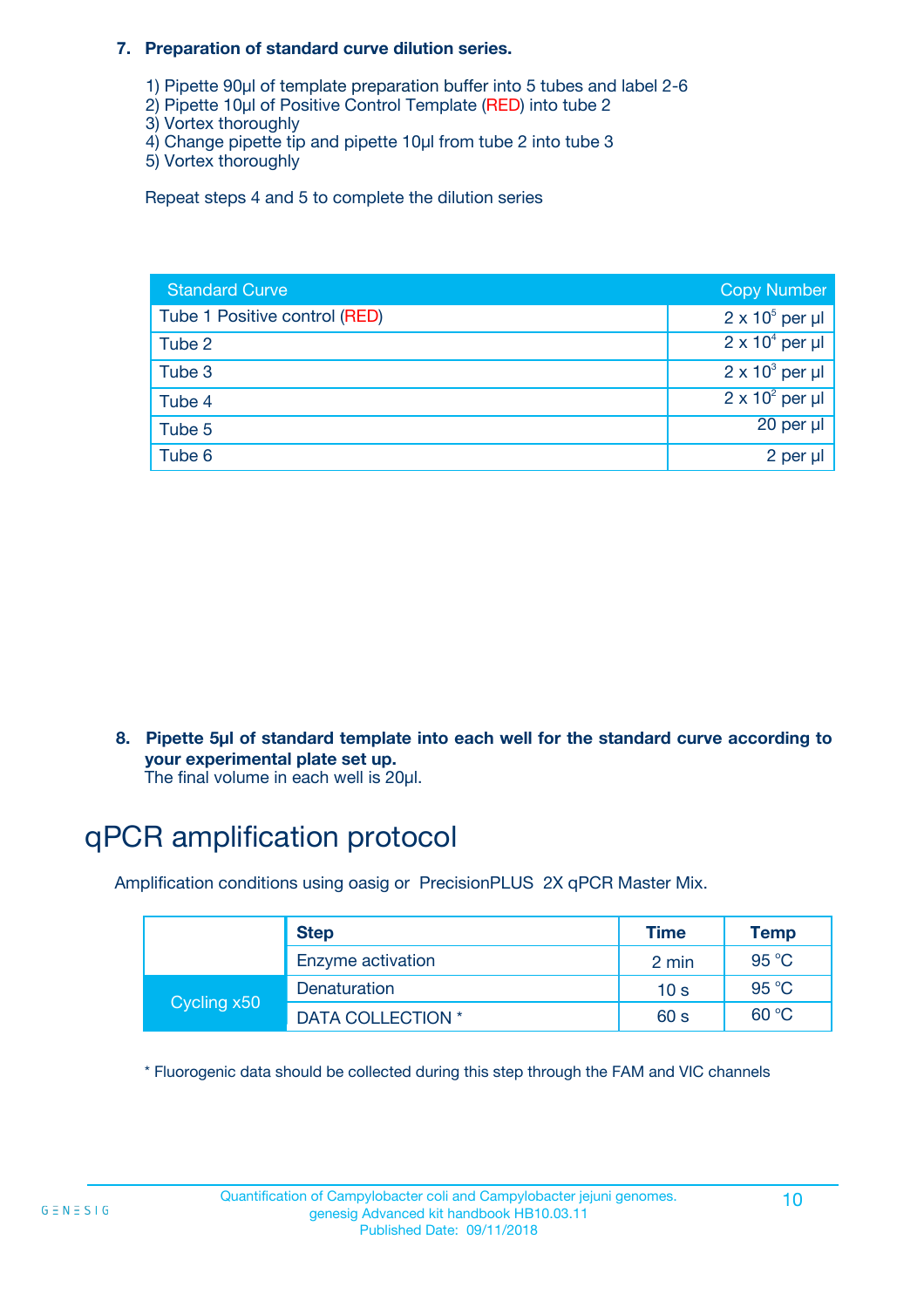# Interpretation of results

| <b>Target</b><br>(FAM) | Internal<br>control<br>(NIC) | <b>Positive</b><br>control | Negative<br>control | Interpretation                                                                                                  |
|------------------------|------------------------------|----------------------------|---------------------|-----------------------------------------------------------------------------------------------------------------|
| $\leq 30$              | $+ 1 -$                      | ÷                          |                     | <b>POSITIVE QUANTITATIVE RESULT</b><br>calculate copy number                                                    |
| > 30                   | ÷                            | ÷                          |                     | <b>POSITIVE QUANTITATIVE RESULT</b><br>calculate copy number                                                    |
| > 30                   |                              | ÷                          |                     | <b>POSITIVE QUALITATIVE RESULT</b><br>do not report copy number as this<br>may be due to poor sample extraction |
|                        | ÷                            | ÷                          |                     | <b>NEGATIVE RESULT</b>                                                                                          |
|                        |                              |                            |                     | <b>EXPERIMENT FAILED</b>                                                                                        |
| $+ 1 -$                | $+ 1 -$                      | ÷                          | $\leq 35$           | due to test contamination                                                                                       |
| $+ 1 -$                | $+ 1 -$                      | ÷                          | > 35                | $\star$                                                                                                         |
|                        |                              | ÷                          |                     | <b>SAMPLE PREPARATION FAILED</b>                                                                                |
|                        |                              |                            |                     | <b>EXPERIMENT FAILED</b>                                                                                        |

Positive control template (**RED**) is expected to amplify between Cq 16 and 23. Failure to satisfy this quality control criterion is a strong indication that the experiment has been compromised.

\*Where the test sample is positive and the negative control is positive with a  $Ca > 35$ , the sample must be reinterpreted based on the relative signal strength of the two results:



If the sample amplifies  $> 5$  Cq earlier than the negative control then the sample should be reinterpreted (via the table above) with the negative control verified as negative.



If the sample amplifies  $< 5$  Cq earlier than the negative control then the positive sample result is invalidated and<br>the result should be determined  $the$  result should be inconclusive due to test contamination. The test for this sample should be repeated.